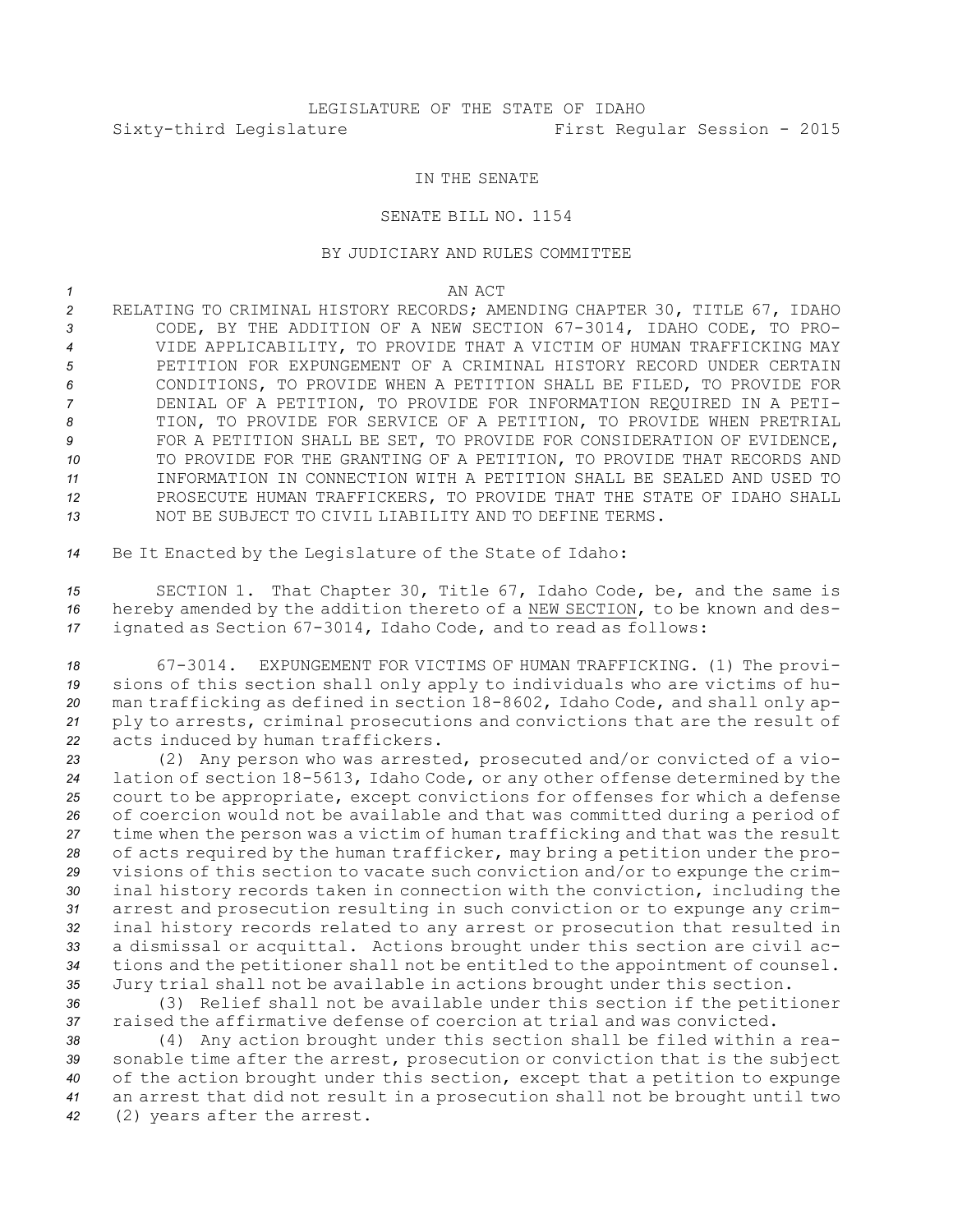(5) If an action is filed under this section while <sup>a</sup> criminal case against the petitioner is pending and the charges in the criminal case are the same as the ones sought to be expunged or vacated in the action under this section, then the action under this section shall be dismissed and the petitioner shall be required to raise the defense in the criminal case.

*<sup>6</sup>* (6) The petition filed in this action shall:

*<sup>7</sup>* (a) Identify the petitioner, the case number and court in which any con-*<sup>8</sup>* viction or prosecution resulting in acquittal or dismissal occurred, 9 the date and place of arrest and the agency that performed any arrest;

 (b) Include <sup>a</sup> short, plain statement under oath of the facts demon- strating that the petitioner is entitled to relief under the provisions of this section, including the identity of the human trafficker to the best of the petitioner's knowledge; the approximate date, place and manner in which the petitioner became <sup>a</sup> victim of human trafficking; the petitioner's age at the time the petitioner became <sup>a</sup> victim of human trafficking; and how the petitioner became involved in the activities resulting in the arrest, prosecution and/or conviction; and

*<sup>18</sup>* (c) Include <sup>a</sup> request for an order vacating the conviction and/or to ex-19 punge the criminal history records taken in connection with the arrest, *<sup>20</sup>* conviction or prosecution.

 (7) If the petition is in regard to <sup>a</sup> prosecution resulting in acquit- tal or dismissal or <sup>a</sup> prosecution resulting in <sup>a</sup> conviction, then the peti- tioner shall serve <sup>a</sup> copy of the petition on the prosecutor who handled such prosecution. If the petition is in regard to an arrest that did not result in <sup>a</sup> prosecution, then the petitioner shall serve <sup>a</sup> copy of the petition on the police agency that effected the arrest. If such prosecutor or police agency desires to contest the action under this section, an answer shall be filed in accordance with the Idaho rules of civil procedure.

*<sup>29</sup>* (8) The pretrial in any action under this section shall be set not later *<sup>30</sup>* than sixty (60) days after the petition is served.

 (9) Evidence documenting the person's status as <sup>a</sup> victim of human traf- ficking at the time of the offense from <sup>a</sup> federal, state or local governmen- tal agency shall create <sup>a</sup> rebuttable presumption that the person was <sup>a</sup> victim of human trafficking at the time of the offense but shall not be required to obtain relief under this section.

 (10) If the court finds that the petitioner has demonstrated by <sup>a</sup> pre- ponderance of the evidence that the petitioner's participation in the activ- ities that resulted in the arrest, prosecution and/or conviction, that is the subject of the petition, occurred during <sup>a</sup> period of time when the peti- tioner was <sup>a</sup> victim of human trafficking and that the petitioner's partic- ipation in the activities that resulted in the arrest, prosecution and/or conviction was the result of acts required by the human trafficker, then the court shall vacate the conviction, if any, and order that the criminal his- tory records taken in connection with the arrest, prosecution and conviction be expunged. The court shall send notice of the order of expungement to each public office or agency that the court has reason to believe may have <sup>a</sup> record pertaining to the arrest, prosecution and conviction that is the subject of the order of expungement.

*<sup>49</sup>* (11) If the court enters an order of expungement, then the arrest and *<sup>50</sup>* all other proceedings that are the subject of the order of expungement shall